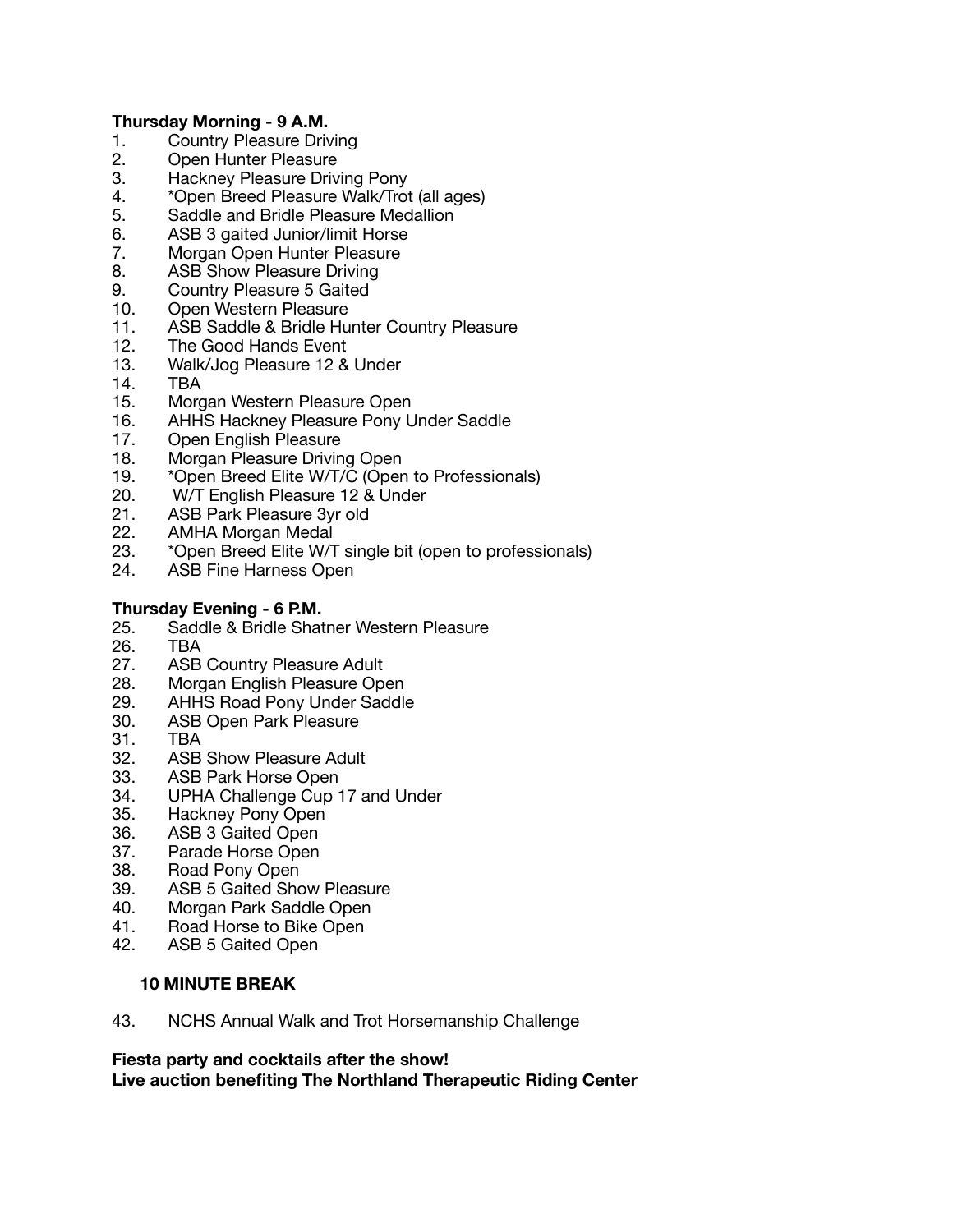#### **Friday Morning 9 A.M.**

- 44. AHHS Showmanship in hand
- 45. \*Open Breed Model
- 46. \*Open Breed Showmanship at Halter
- 47. \*Open Breed Model Championship
- 48. \*Open Breed Showmanship at Halter Championship
- 49. Dog Costume Class

## **30 MINUTE BREAK**

- 50. Open 2 Year Old Walk/Trot Under Saddle
- 51. \*ASB Pleasure 5 Gaited- Single Bit
- 52. Open Pleasure Driving<br>53. Saddleseat Equitation
- Saddleseat Equitation 17 and Under
- 54. ASB Country Pleasure 17 and Under
- 55. ASB Park Pleasure Junior/Limit
- 56. ASB Western Country Pleasure
- 57. ASB Show Pleasure Veteran Horse
- 58. AHHS Hackney Pleasure Pony Driving
- 59. \* Single Bit W/T/C
- 60. Harness Pony Open
- 61. TBA
- 62. ASB Show Pleasure 17 and Under
- 63. TBA
- 64. UPHA 10 and Under Walk Trot
- 65. Fine Harness Junior/Limit
- 66. AHHS Road Pony to Bike
- 67. \*Single Bit W/T

### **Friday Evening 9:00 P.M.**

- 68. MHSA Junior Medallion
- 69. \*Open Pleasure Walk/Trot Championship (all ages)
- 70. ASB 3 Gaited Amateur/Juvenile
- 71. ASB Hunter Country Pleasure<br>72. Open English Pleasure Stake
- 72. Open English Pleasure Stake<br>73. ASB 5 Gaited Amateur/Juven
- 73. ASB 5 Gaited Amateur/Juvenile<br>74. ASB Show Pleasure Driving Stal
- ASB Show Pleasure Driving Stake
- 75. Road Horse Under Saddle<br>76. ASB Park Amateur/Juvenik
- 76. ASB Park Amateur/Juvenile<br>77. Morgan Pleasure Driving Sta
- 77. Morgan Pleasure Driving Stake<br>78. TBA
- 78. TBA
- ASB 5 Gaited Junior/Limit

### **10 MINUTE BREAK**

80. NCHS Annual Horsemanship Challenge (Walk/Trot/Canter)

### **Exhibitor & Dance Party After the show!**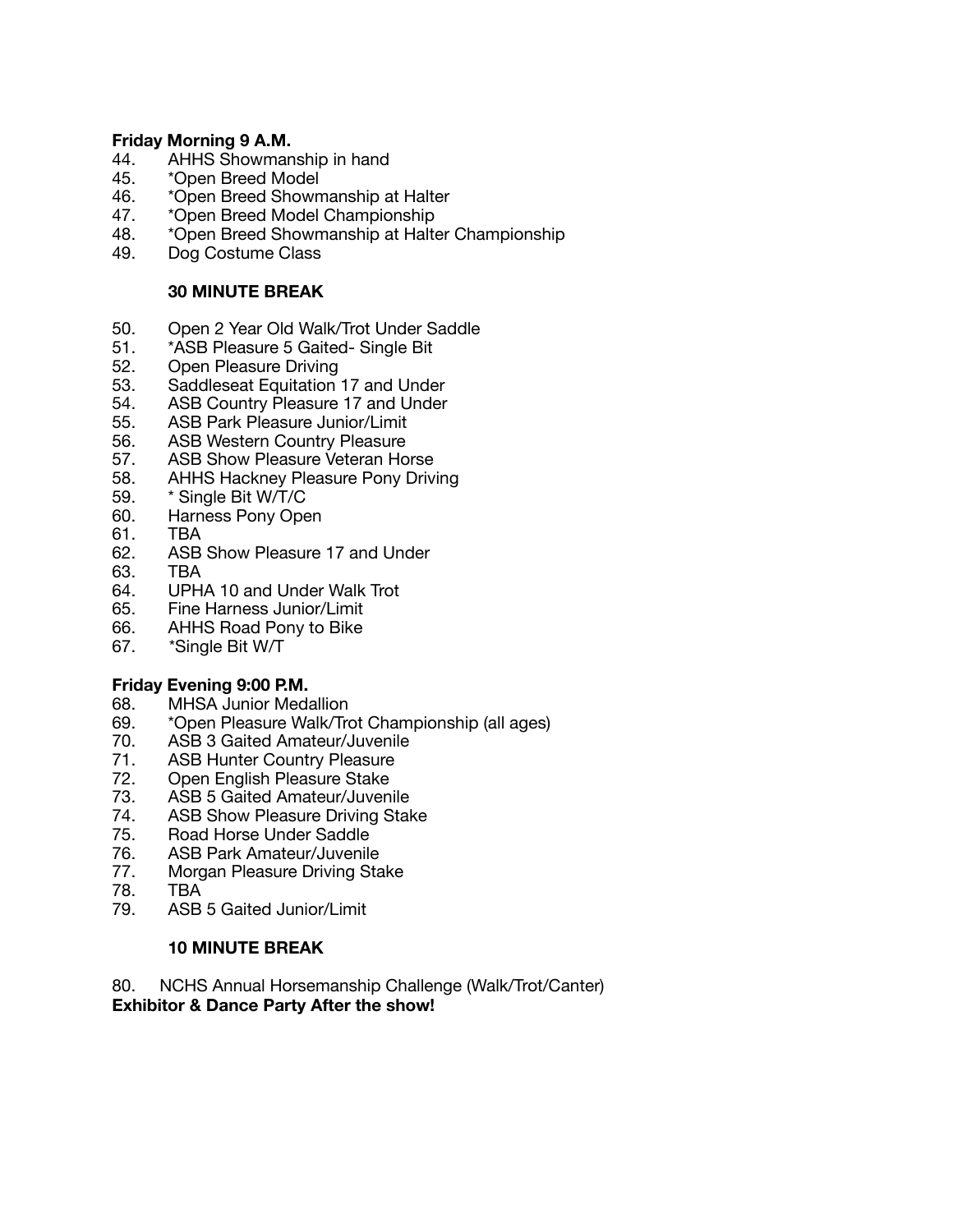#### **Saturday Morning 9am**

- 81. Open Western Pleasure Stake
- 82. \*Single Bit 5 Gaited championship
- 83. ASB English Country Pleasure Stake
- 84. 10 & Under Walk Trot Championship
- 85. Hackney Pleasure Driving Stake
- 86. Open Pleasure Driving Stake
- 87. \*Single Bit W/T Championship
- 88. Morgan Hunter Stake
- 89. Walk/Jog Pleasure 12 and Under Championship
- 90. Open Hunter Pleasure Stake
- 91. \*Single Bit W/T/C Championship
- 92. ASB Country Pleasure Driving Stake
- 93. Morgan Western Pleasure Stake

### **Saturday Morning 30 MINUTES AFTER LAST CLASS ACADEMY NOT TO START BEFORE 11AM**

- 94. UPHA Exceptional Challenge Cup<br>95. Lead Line Class Open to riders 6
- Lead Line Class—Open to riders 6 & under (riders not eligible for other classes)
- 96. Academy Walk/Trot 8 & Under Leadline Equitation<br>97. Academy walk Trot 8 & under Leadline Horsemans
- Academy walk Trot 8 & under Leadline Horsemanship
- 98. Academy Driving—for drivers 17 & Under, an adult may ride in the cart
- 99. Academy Hunt Seat/ Western Walk/ Trot /Canter Equitation<br>100. Academy Hunt Seat/ Western Walk/Trot/ Canter Horsemans
- Academy Hunt Seat/ Western Walk/Trot/ Canter Horsemanship
- 101. Academy Walk/Trot/Canter 18 & Over Equitation<br>102. Academy Walk/Trot/Canter 18 & Over Horseman
- Academy Walk/Trot/Canter 18 & Over Horsemanship
- 103. Academy Walk/Trot/Canter 17 & Under Equitation
- 104. Academy Walk/Trot/Canter 17 & Under Horsemanship<br>105. Academy Walk/Trot 18 & Over Equitation
- 105. Academy Walk/Trot 18 & Over Equitation<br>106. Academy Walk/Trot 18 & over Horsemans
- 106. Academy Walk/Trot 18 & over Horsemanship<br>107. Academy Hunt Seat/Western Walk/Trot Equita
- 107. Academy Hunt Seat/Western Walk/Trot Equitation<br>108. Academy Hunt Seat/Western Walk/Trot Horsemans
- Academy Hunt Seat/Western Walk/Trot Horsemanship
- 109. Academy Walk/Trot 11—17 Equitation
- 110. Academy Walk/Trot 11-17 Horsemanship<br>111. Academy Walk/Trot 10 & Under Equitation
- Academy Walk/Trot 10 & Under Equitation
- 112. Academy Walk/Trot 10 & Under Horsemanship

### **10 MINUTE BREAK**

- 113. Academy Walk/Trot/Canter Junior Equitation Championship w/Pattern
- 114. Academy Walk/Trot/Canter Senior Equitation Championship w/Pattern
- 115. Academy Walk/Trot Junior Equitation Championship w/Pattern
- 116. Academy Walk/Trot Senior Equitation Championship w/Pattern

### **Saturday Evening 6:00pm**

- 117.Fine Harness Jackpot Stake
- 118.ASB 5 Gaited Amateur/Juvenile Stake
- 119.ASB Hunter Country Pleasure Stake
- 120.Hackney Pony Stake
- 121.Country Pleasure 5G Stake
- 122.ASB Park Pleasure Stake
- 123.Walk/Trot Pleasure 12 and Under Championship
- 124.Morgan English Pleasure Stake